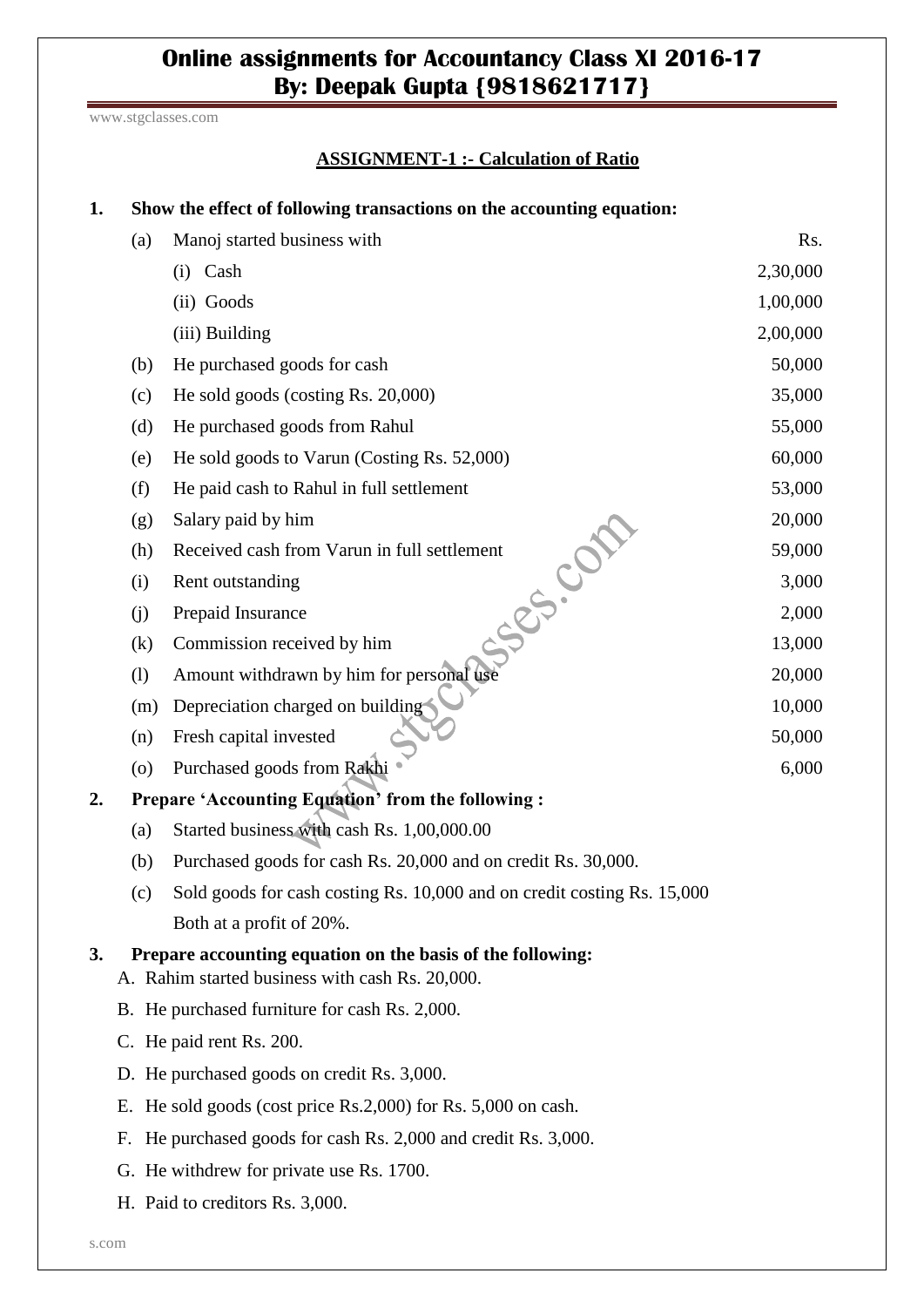## **Online assignments for Accountancy Class XI 2016-17 By: Deepak Gupta {9818621717}**

#### www.stgclasses.com

- I. He deposited into bank Rs. 2,000.
- J. He paid salaries Rs. 300 and rent Rs.200.
- K. Rent outstanding Rs. 200.
- L. Bought refrigerator for personal use Rs. 3000.
- M. Received interest Rs. 1000.
- N. Paid three months advance rent for office accommodation Rs. 2,00.
- O. Collected Rs. 6,000 as commission.

### **4. Prepare accounting equation on the basis of the following:**

- A. Started business with cash Rs. 50,000 , machinery Rs.20,000 and goods 30,000.
- B. He deposited into bank Rs. 15,000.
- C.  $1/3^{rd}$  of the above goods sold at a profit of 10% on cost and half of the payment is received in cash.
- D. Depreciation on machinery provide @10%.
- E. Goods sold to Jacob for Rs. 5,000 and received a Bill Received for the same amount, for 3 month.
- F. He purchased goods for cash Rs. 2,000 and credit Rs. 3,000.
- G. Received Rs. 5,000 from Jacob against the B/R on its maturity.
- H. He paid salaries Rs. 3000 and rent Rs.200.
- I. Rent outstanding Rs. 1500.
- J. Received interest Rs. 1000.
- K. Introduced fresh capital Rs. 20,000.
- L. Goods costing Rs. 5,000 sold at the loss of 10%, out of which Rs, 2,000 received in cash.
- M. Paid to creditors Rs. 3,000.

## **5. Onkar Nath starts a real estate agency business with a cash investment of Rs. 35,000. The following business transactions have been recorded :**

- (i) Paid three months advance rent for office accommodation Rs. 2,100
- (ii) Bought office car Rs. 21,000
- $(iii)$  Purchased office furniture Rs. 7,000
- (iv) Bought office typewriter from Standard Supply Co. Rs. 3,000
- (v) Sold extra office furniture at cost to Amar for Rs. 1,000, Amar paid Rs. 600 in cash and accepted a bill at three months for the balance.
- (vi) Amar paid the amount of the bill at maturity and Onkar Nath paid half the amount he owed to Standard Supply Co.